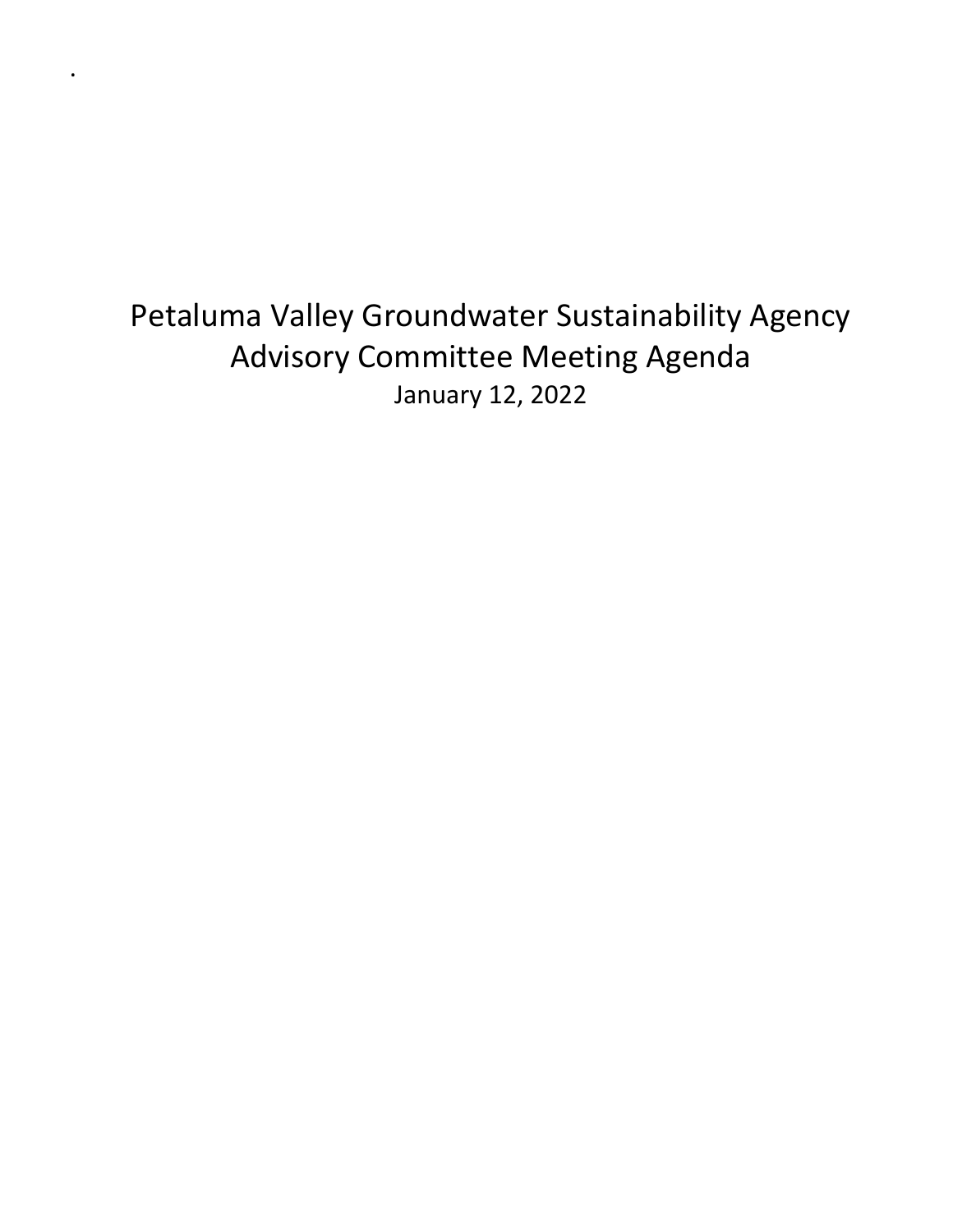## Petaluma Valley Groundwater Sustainability Agency Advisory Committee Meeting - Agenda Wednesday, January 12, 2022 I 4:30 p.m. – 6:30 p.m.

## **Meeting Location: To join the meeting remotely, click on the link below or enter the URL directly into your browser:** <https://csus.zoom.us/j/88198555156> If you are unable to join online, you can dial in using the information below: **Phone number (toll free): 1-669-900-6833 Participant code/meeting ID: 88198555156#**

Contact: Ann DuBay, Sonoma County Water Agency, PVGSA Administrator Email: [Ann.DuBay@scwa.ca.gov](mailto:Ann.DuBay@scwa.ca.gov) Phone: (707) 524-8378

| <b>Time</b>                                                            | <b>Agenda Item</b>                                                                                                                             | <b>Materials</b>                        |
|------------------------------------------------------------------------|------------------------------------------------------------------------------------------------------------------------------------------------|-----------------------------------------|
| 4:30                                                                   | Welcome and Call to Order - Roll Call and Introductions                                                                                        | N/A                                     |
|                                                                        | Heidi Bauer, Advisory Committee Chair                                                                                                          |                                         |
|                                                                        | Sam Magill, Advisory Committee Meeting Facilitator                                                                                             |                                         |
| 4:35                                                                   | <b>General Public Comments</b>                                                                                                                 | N/A                                     |
|                                                                        | This time is reserved for the public to address the Committee about<br>matters NOT on the agenda and within the jurisdiction of the Committee. |                                         |
| 4:40<br>$(5 \text{ min})$<br>presentation;<br>5 min<br>discussion)     | Agenda Review, Approval of Previous Meeting Summary, and 2022 Meeting                                                                          | Agenda;                                 |
|                                                                        | <b>Schedule Review</b>                                                                                                                         | November 2021                           |
|                                                                        | Ann DuBay, GSA Administrator                                                                                                                   | <b>Meeting Summary;</b><br>2022 Meeting |
|                                                                        | Review November 10 Meeting Summary<br>Overview of Schedule, including GSP deadlines and critical path                                          | Schedule                                |
|                                                                        |                                                                                                                                                |                                         |
|                                                                        | Objective: Review 2022 schedule modifications as needed; confirm<br>September meeting summary                                                  |                                         |
| 4:50<br>$(10 \text{ min})$<br>presentation,<br>5 minute<br>discussion) | Recap of Petaluma Valley GSP Adoption Hearing                                                                                                  | <b>Presentation Slides</b>              |
|                                                                        | Ann DuBay                                                                                                                                      | (separate)                              |
|                                                                        | Overview of GSA Board and Public Comments                                                                                                      |                                         |
|                                                                        | Board vote on GSP adoption<br>$\bullet$                                                                                                        |                                         |
|                                                                        | Objective: Inform AC of GSP public hearing and adoption by Board.                                                                              |                                         |
| 5:05<br>(15 min<br>presentation;<br>15 min<br>discussion)              | <b>GSP Implementation Overview</b>                                                                                                             | Presentation                            |
|                                                                        | Marcus Trotta, Sonoma Water                                                                                                                    | (separate)                              |
|                                                                        | Overview of 2022 GSP implementation activities                                                                                                 |                                         |
|                                                                        | Advisory Committee discussion                                                                                                                  |                                         |
|                                                                        | Objective: Provide overview of GSP implementation activities and Advisory                                                                      |                                         |
|                                                                        | Committee role moving forward.                                                                                                                 |                                         |